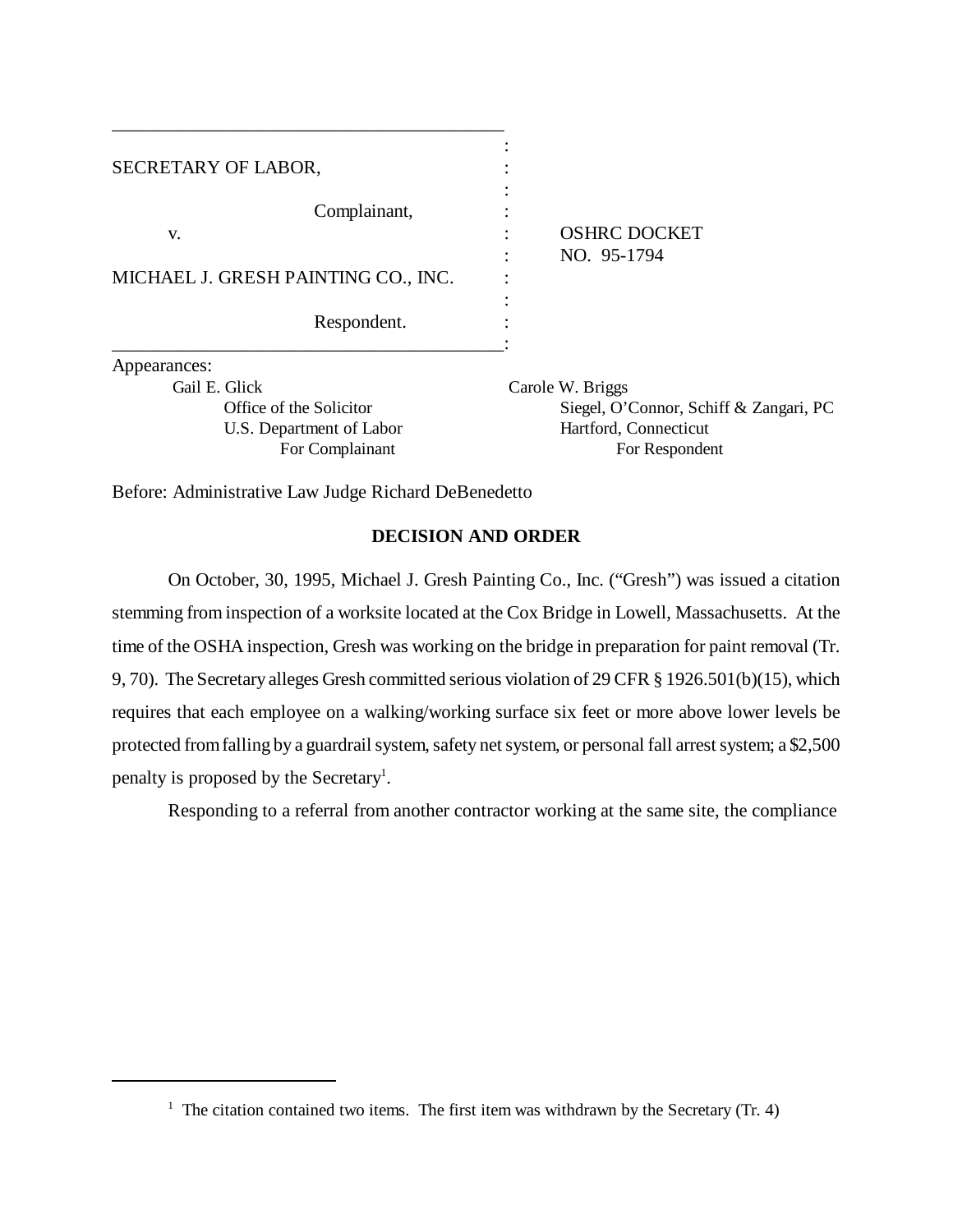#### Page Two

officer arrived at the worksite on August 22, 1995 (Tr. 8-10; Exhibit R-1).<sup>2</sup> Upon approaching the bridge, the compliance officer observed three Gresh employees working on the superstructure of the bridge about 25 to 30 feet above the bridge roadway; they were attempting to secure containment tarps to a center static line (Tr. 10-11; Exhibit C-1). According to the compliance officer, none of the employees were tied off, and only two of them were wearing safety belts and lanyards (Tr. 10-11; Exhibit C-1). The compliance officer later learned that the employee who was neither tied off nor wearing a safety belt or harness was Gresh's foreman (Tr. 12-13).

Gresh does not deny that these three employees, in addition to three others, were not tied off at the time of the inspection (Tr. 100-01; Exhibit R-7). One of the employees appeared as a witness for Gresh and candidly admitted that he was not tied off that day (Tr. 117-18, 122). Gresh's superintendent for the bridge project testified that all six employees violated company safety policy in failing to tie off and were issued written warnings (Tr. 77, 81-83, 101; Exhibit R-7). Gresh does not dispute that it was feasible for these employees to tie off while securing the containment tarps on the day of the inspection (Tr. 78, 101). According to the project superintendent, brackets and cables were installed along the main beam of the bridge's superstructure in order to provide employees with the ability to tie off to a static line system  $(Tr. 72-73, 95-97).$ <sup>3</sup>

Because no fall protection was being used, Gresh's employees were exposed to a potential fall of at least 25 feet which could have resulted in serious injury or even death (Tr. 12, 23-24; Exhibit R-2). It is well-established that a supervisor's knowledge of the violative conduct may be imputed to his employer. *Pride Oil Well Service*, 15 BNA OSHC 1809, 1814, 1991-93 CCH OSHD ¶ 29,807 (No. 87-692, 1992). Here, Gresh's foreman was neither tied off nor wearing a safety belt or harness, but admitted to the compliance officer that he should have been using fall protection while working at this height (Tr. 14). Moreover, he was supervising five employees who were also

 $2<sup>2</sup>$  The compliance officer was accompanied by an intern who videotaped the conditions observed at the worksite (Tr. 9, 12; Exhibit C-1).

<sup>&</sup>lt;sup>3</sup> Despite these measures, as well as the use of lift equipment where possible, both the project superintendent and one of the employees working at the site testified that due to the design of the bridge, it was infeasible to have complete fall protection available for employees at all locations (Tr. 73-75, 77-79, 97-99, 118).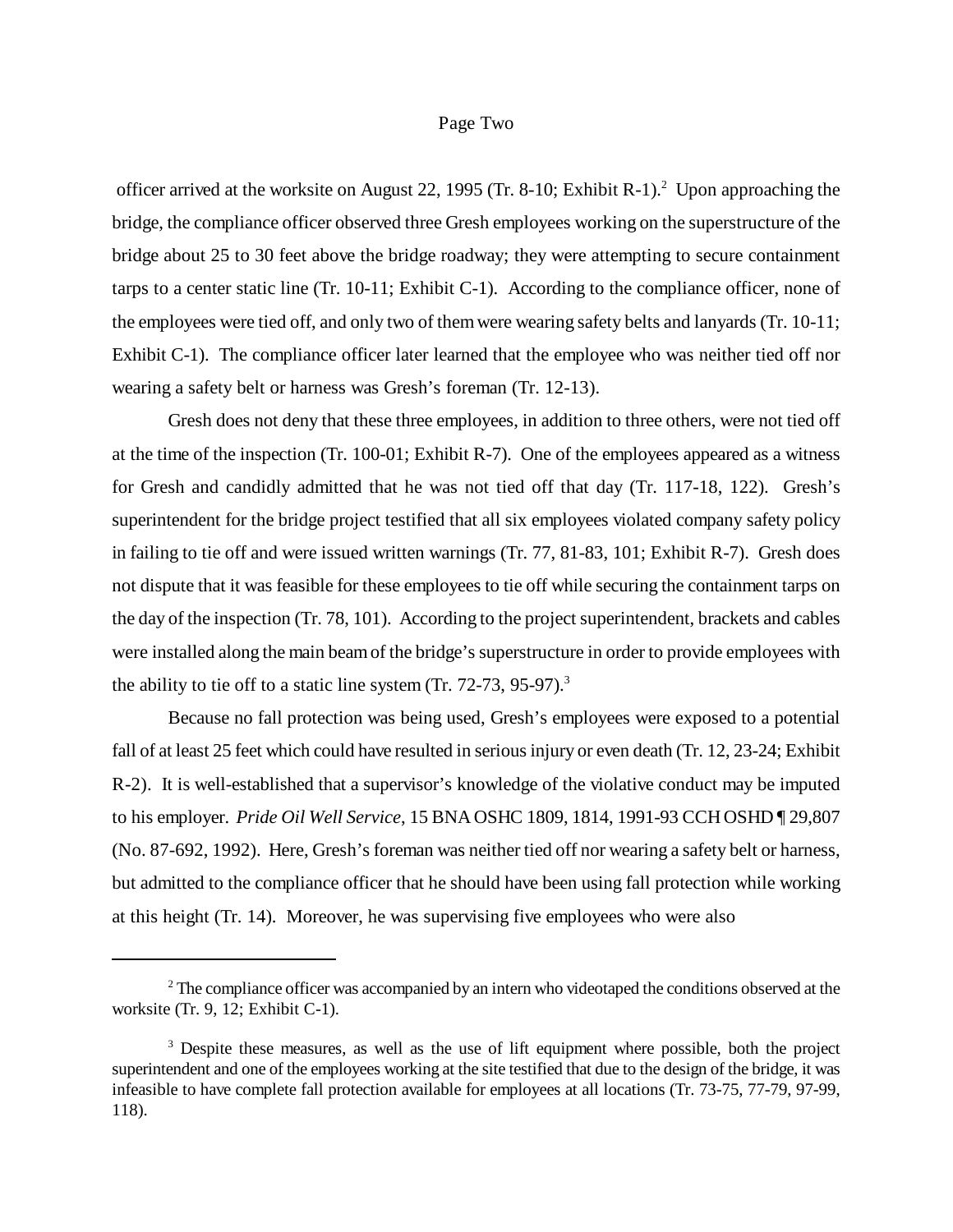## Page Three

not tied off.

In its post-hearing brief, Gresh challenges the claim that it had knowledge of the violation simply because its foreman participated in the violative conduct (Brief at 4). In order "[t]o rebut prima facie proof that the knowledge of a supervisor should be imputed to it, the cited employer must offer evidence that it had: established work rules designed to prevent the violation; adequately communicated those work rules to its employees (including supervisors); taken reasonable steps to discover violations of those work rules; and effectively enforced those work rules when they were violated." *Id.* at 1815. These elements are identical to the criteria required to establish the unpreventable employee misconduct defense, also alleged here by Gresh. *Id.* at 1816. *See also P. Gioioso & Sons, Inc*., 115 F.3d 100, 109-10 (1st Cir 1997). The following analysis is dispositive of both arguments.<sup>4</sup>

As a bridge painting contractor, Gresh is engaged in a high-risk business that demands a heightened awareness of fall protection requirements. Although the foreman and at least one of the employees understood that they should have been using fall protection on the day of the inspection, their failure to do so demonstrates that Gresh failed to adequately convey this message to its employees (Tr. 118). While the compliance officer described Gresh's written program as "very good", the program comes up short with regard to fall protection (Tr. 34; Exhibit R-1). Gresh's safety policy covers fall protection in a very general manner, simply repeating the language of several standards set forth at Subpart M, the fall protection section of the construction standards (Tr. 82; Exhibit R-4 at 4-6). The fall protection policy, which is supplied to all employees, contains no specific work rules or directives mandating the use of fall protection (Tr. 82, 116-17).

In terms of training, Gresh's project superintendent testified that Gresh conducts an annual safety meeting attended by all employees, as well as weekly onsite safety meetings (Tr. 67-68, 71,

<sup>&</sup>lt;sup>4</sup> It should be noted that where a supervisory employee is involved, proof of unpreventable employee misconduct is more rigorous and the defense more difficult to establish since it is the supervisor's duty to protect the safety of employees under his supervision. *Archer Western Contractors, Ltd.*, 15 BNA OSHC 1013, 1017, 1991 CCH OSHD ¶ 29,317 (No. 87-1067, 1991), *aff'd*, 978 F.2d 744 (DC Cir 1992)*.*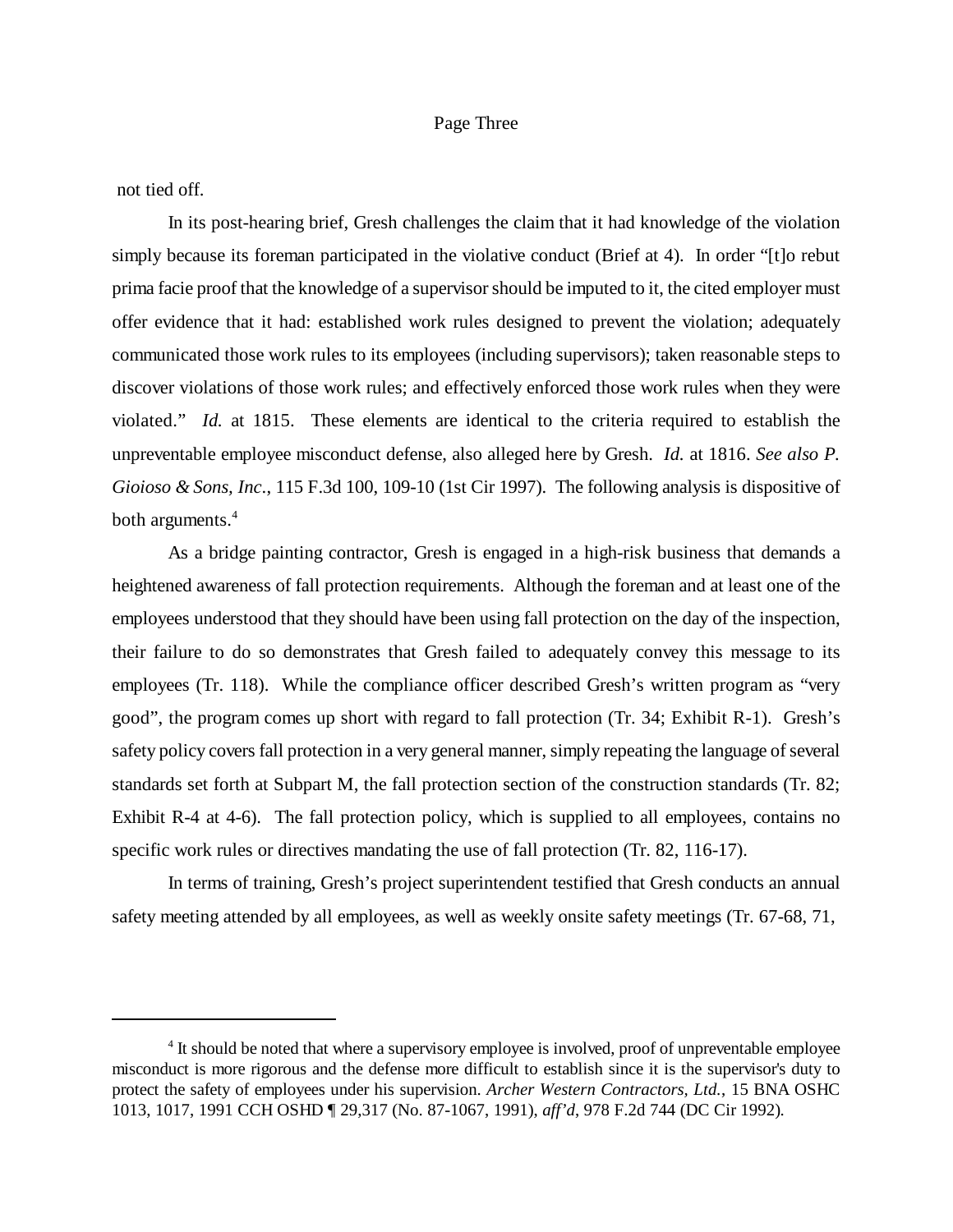## Page Four

114-15).<sup>5</sup> The evidence indicates, however, that Gresh failed to emphasize the importance of fall protection at these safety sessions. For instance, fall protection appears to have been a small part of the agenda for the 1995 annual meeting; according to the project superintendent, the subject was covered in about an hour and a half and seems to have consisted of little more than an equipment demonstration (Tr. 68-70, 85-86; Exhibit R-5 at 1). Although the project superintendent claimed that fall protection was also mentioned at every onsite weekly meeting, it was documented as a topic at only four of the meetings held at the Lowell worksite between June 12, 1995 and August 22, 1995, the day of the inspection (Tr. 71-72, 87-90; Exhibit R-5 at 5-8). It is noteworthy that the employees questioned by the compliance officer on the day of the inspection could not recall any fall protection training beyond that given when they were supplied with safety belt equipment upon their hire by Gresh (Tr. 18).

With regard to enforcement, Gresh's project superintendent testified that unscheduled onsite inspections were performed "periodically" by himself, the safety director, the owner, and/or the vicepresident of operations (Tr. 67, 79-80). Once or twice a week, depending upon the type of work being performed, formal safety checklists were completed by the project superintendent; he acknowledged, however, that a formal checklist for fall protection would not have been completed on days when employees were hanging containment tarps (Tr. 105-07). When violations of company safety policy were discovered, the project superintendent testified that disciplinary action was taken pursuant to a 1995 disciplinary policy that provided for a verbal warning upon the first violation, a written warning upon the second violation, and termination upon the third warning (Tr. 69, 83; Exhibit R-5). $<sup>6</sup>$  Nevertheless, where, as here, a supervisor has engaged in misconduct and violated</sup> company safety policy, that is strong evidence of lax enforcement of the employer's safety program. *Baytown Constr. Co.*, 15 BNA OSHC 1705, 1710, 1992 CCH OSHD ¶ 29,741 (No. 88-2912-S, 1992), *aff'd*, 983 F.2d 232 (5th Cir 1993). *See also Archer Western*, 15 BNA at 1017;

<sup>&</sup>lt;sup>5</sup> The project superintendent also vaguely mentioned that Gresh had an in-house fall protection safety program that spans eight hours, but failed to provide any information about the program (Tr. 66-67).

<sup>&</sup>lt;sup>6</sup> Before 1995, Gresh's enforcement policy allowed employees up to five warnings prior to termination (Tr. 103). According to the project superintendent, the policy was changed to demonstrate that Gresh was "more serious" about safety violations (Tr. 69).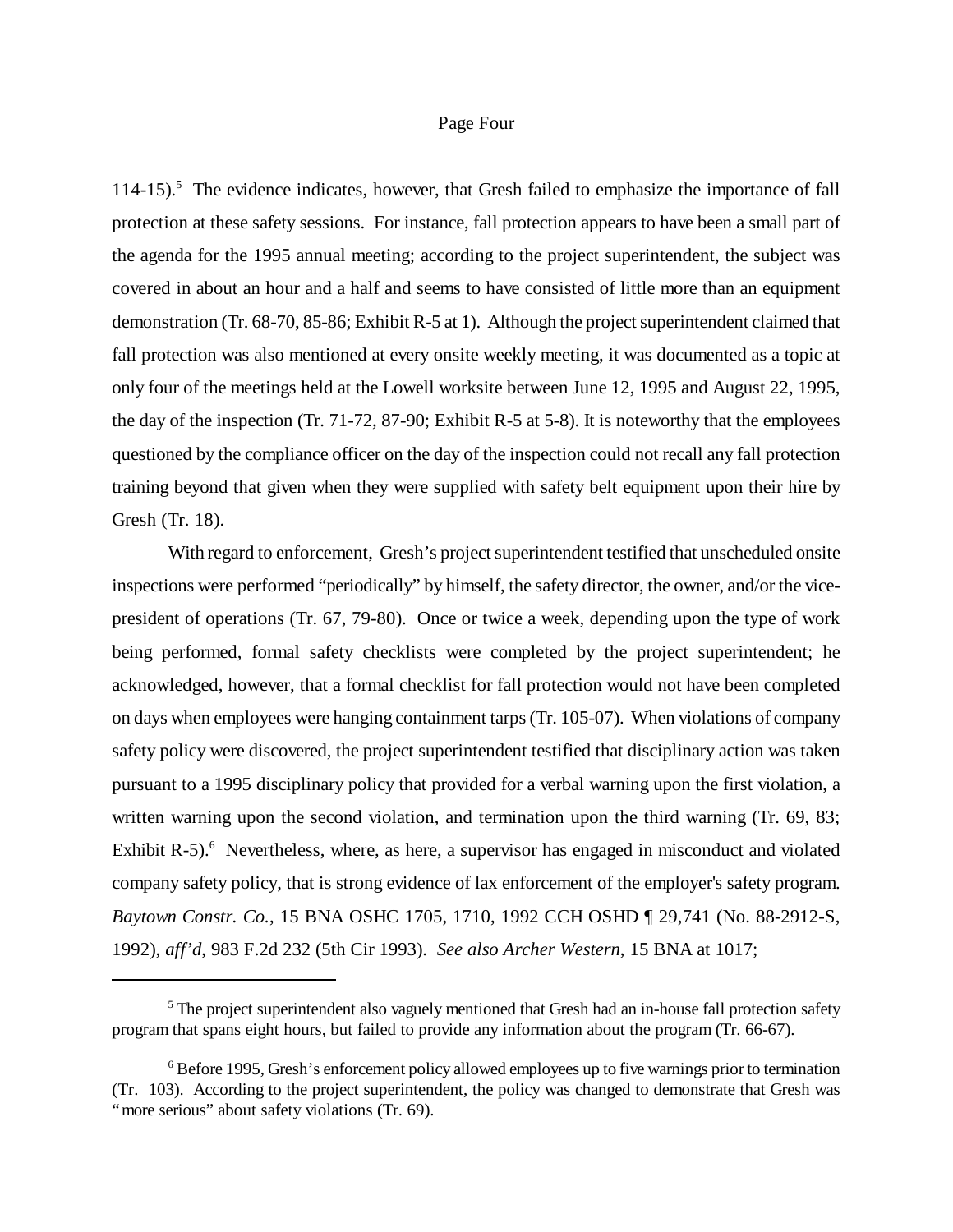#### Page Five

*Pride Oil*, 15 BNA at 1815. Here, the conduct of Gresh's foreman suggests that he was unconcerned about the likelihood and even the consequences of being observed, together with five employees under his supervision, in violation of company safety policy (Tr. 22, 36, 55; Exhibit R-2).

Gresh's subsequent punishment of these employees also raises serious concerns about the implementation of its enforcement program. As indicated *supra*, all six employees, including the foreman, received written warnings for violating company safety policy on the day of the inspection (Tr. 77, 81-83; Exhibit R-7). This was apparently the second fall protection violation for some of these employees, but the first violation for the foreman (Tr. 78, 81). According to the project superintendent, the foreman was not issued a verbal warning for his first violation "because of the severity of [the violation], because he was supposed to be taking care of [and] making sure everybody else was tied off" (Tr. 81).

It is true that a foreman has the added responsibility of ensuring the safety of his crew (Tr. 65-66). Here, however, the conduct of Gresh's foreman was more egregious for another, more compelling, reason: unlike the other two employees observed by the compliance officer, the foreman was not wearing any fall protection equipment to begin with, let alone not being tied off (Tr. 10-11, 125-26). His actions not only set a bad example for the employees in his crew, but also demonstrate an extremely careless approach to work practices under conditions that demand a conscious regard for safety precautions. This is particularly disturbing given the fact that the foreman was promoted to this position just two weeks prior to the inspection!a period in his job career when interest in safety should be high (Tr. 80-81). A reasonably thorough safety program connotes a program that is an integral part of an employer's operations. A safe work environment may only be achieved through control of the working conditions and control of people's actions. Only management can implement such control. Gresh failed to present any evidence to indicate that, upon assuming his supervisory position, the foreman received any special or augmented safety training, separate and apart from that provided to non-supervisory personnel (Tr. 80). It is not insignificant that just one week after the inspection, two Gresh employees working at another site, one of whom was a foreman, were issued written warnings for fall protection violations (Tr. 83, 111; Exhibit R-6 at 3-4). Gresh has failed to show that the misconduct of its employees was unpreventable.

Where Gresh has failed to prove that the misconduct was unpreventable, knowledge of the